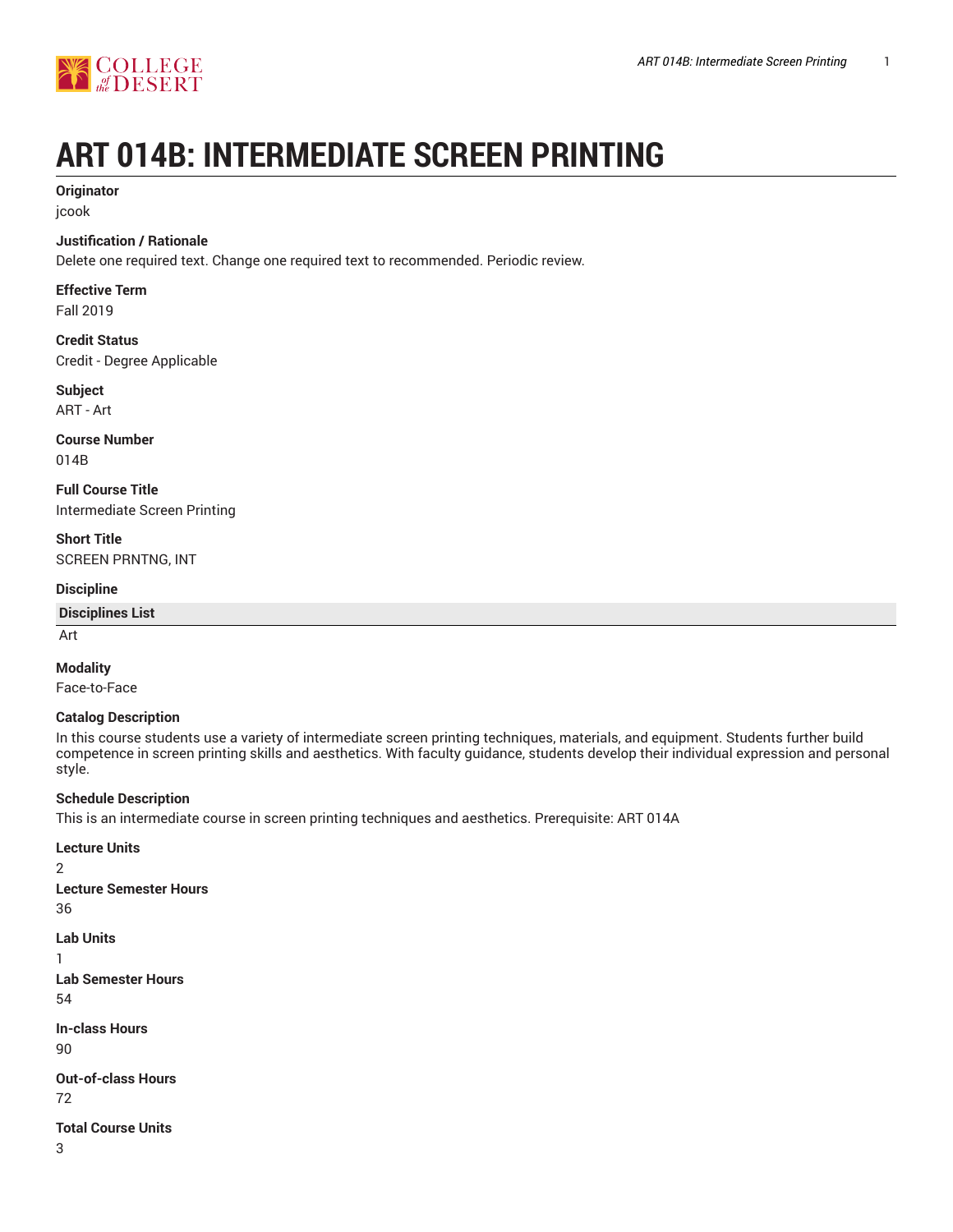

#### **Total Semester Hours**

162

**Prerequisite Course(s)** ART 014A

### **Required Text and Other Instructional Materials**

#### **Resource Type**

Book

#### **Author**

MacDougall, Andy

#### **Title**

Screen Printing Today

#### **Edition**

2nd

**City** Cincinnati, OH

**Publisher** ST Media Group International

**Year**

2008

#### **College Level** Yes

**ISBN #**

0944094619

**Resource Type** Web/Other

**Description** Relevant handouts.

#### **For Text greater than five years old, list rationale:**

Landmark text. Contents remain relevant.

#### **Class Size Maximum**

25

#### **Entrance Skills**

1. Distinguish the four traditional categories in basic screen printing and produce art work that solve assignments using the basic hand screen printing processes. 2. Create art works using the variety of beginning screen printing methods to produce stencils.

3. Differentiate correct ink ratios in a variety of substrates coordinating ink with a substrate color-print work.

4. Compare and contrast beginning level historical, philosophical and aesthetic

possibilities within screen printing.

5. Critique participation on a beginning level.

#### **Prerequisite Course Objectives**

ART 014A-Demonstrate beginning skills in hand screen printing methods.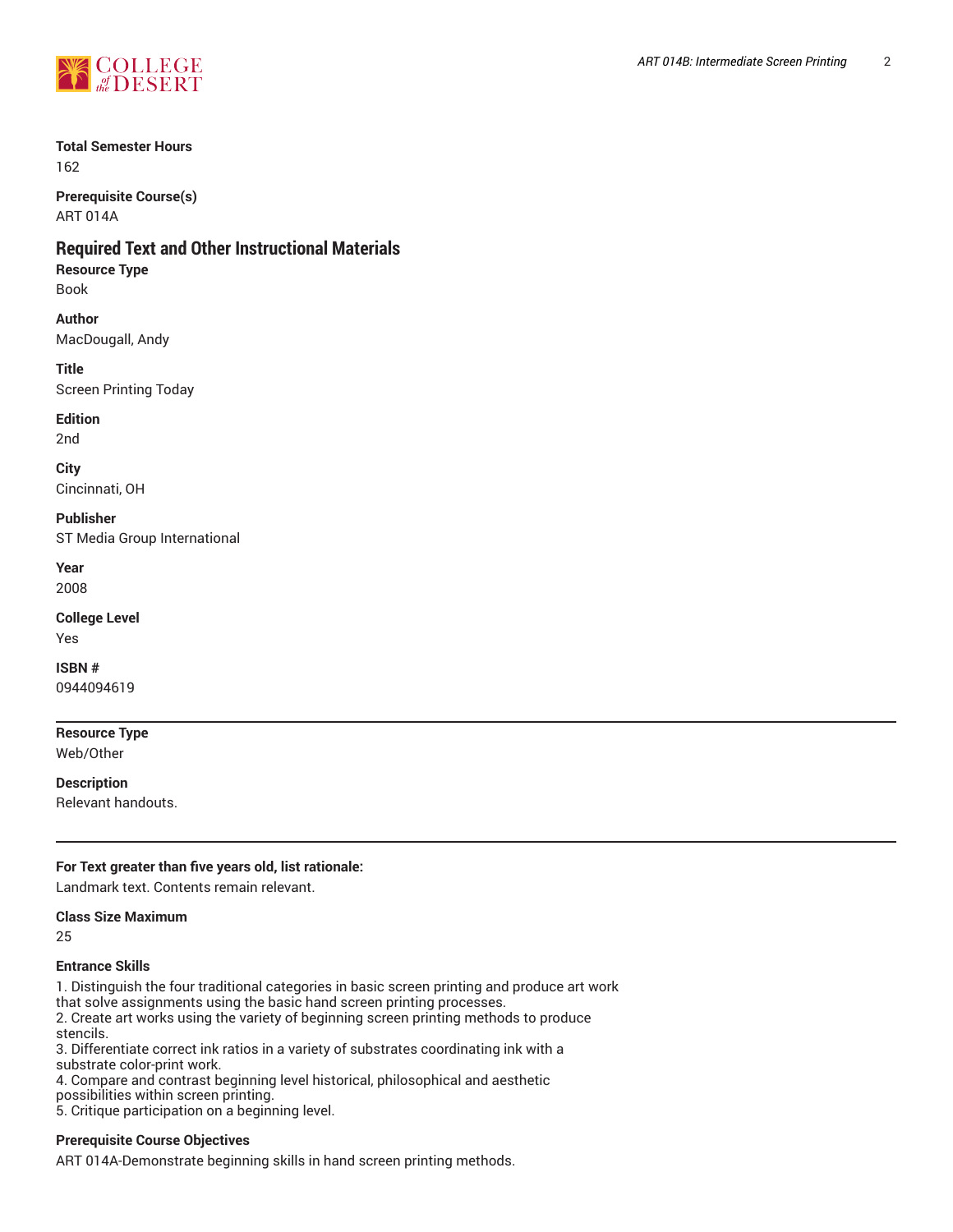

ART 014A-Demonstrate a beginning level understanding of the historical, philosophical, and aesthetic aspects of the screen printing process.

- ART 014A-Identify, analyze and resolve basic technical problems inherent to beginning screen printing process.
- ART 014A-Objectively analyze their own work as well as the work of others in a group critique format.

ART 014A-Professionally present beginning level ideas and completed works of art both visually and verbally.

#### **Course Content**

- 1. Description and proper use of intermediate printing tools and materials
- 2. Squeegee alternatives
- 3. Ink options
- 4. Substrates
- 5. Intermediate stencil formation techniques
	- a. Rubylith and other historical hand-cut films
	- b. Photographic stencils
- 6. Intermediate printing
	- a. Unusual substrates and specialized inks
	- b. Intermediate in-depth screen printing history and philosophy
	- c. Historical development of screen printing
	- d. Intermediate contemporary possibilities
- 7. Intermediate design and compositional structure
- 8. Discussion of aesthetic concerns on an intermediate level.

#### **Lab Content**

- 1. Employ proper use of intermediate printing tools and materials
- 2. Squeegee alternatives
- 3. Ink options
- 4. Substrates
- 5. Intermediate stencil formation techniques
	- a. Rubylith and other historical hand-cut films
- b. Photographic stencils
- 6. Intermediate printing
	- a. Unusual substrates and specialized inks
	- b. Intermediate in-depth screen printing history and philosophy
	- c. Historical development of screen printing
	- d. Intermediate contemporary possibilities
- 7. Intermediate design and compositional structure
- 8. Discussion of aesthetic concerns on an intermediate level.

#### **Course Objectives**

|             | <b>Objectives</b>                                                                                                                           |
|-------------|---------------------------------------------------------------------------------------------------------------------------------------------|
| Objective 1 | Create hand screen printing artworks employing an intermediate level approach in methodology.                                               |
| Objective 2 | Differentiate the intermediate levels of the historical, philosophical, and aesthetic aspects of the screen printing<br>process             |
| Objective 3 | Critically analyze and resolve intermediate technical problems inherent in the screen printing process.                                     |
| Objective 4 | Objectively analyze their own work as well as the work of others presenting ideas and completed works of art both<br>visually and verbally. |
| Objective 5 | Continue the use of safe handling and maintenance of screen printing equipment and inks.                                                    |

#### **Student Learning Outcomes**

|           | Upon satisfactory completion of this course, students will be able to:                                                                |
|-----------|---------------------------------------------------------------------------------------------------------------------------------------|
| Outcome 1 | Create well-conceived screen prints employing technically complex intermediate methods.                                               |
| Outcome 2 | Differentiate intermediate level screen printing processes to create a medium edition of intermediate level prints.                   |
| Outcome 3 | In a formal group critique, critically analyze and verbalize their own intermediate level screen prints and prints of their<br>peers. |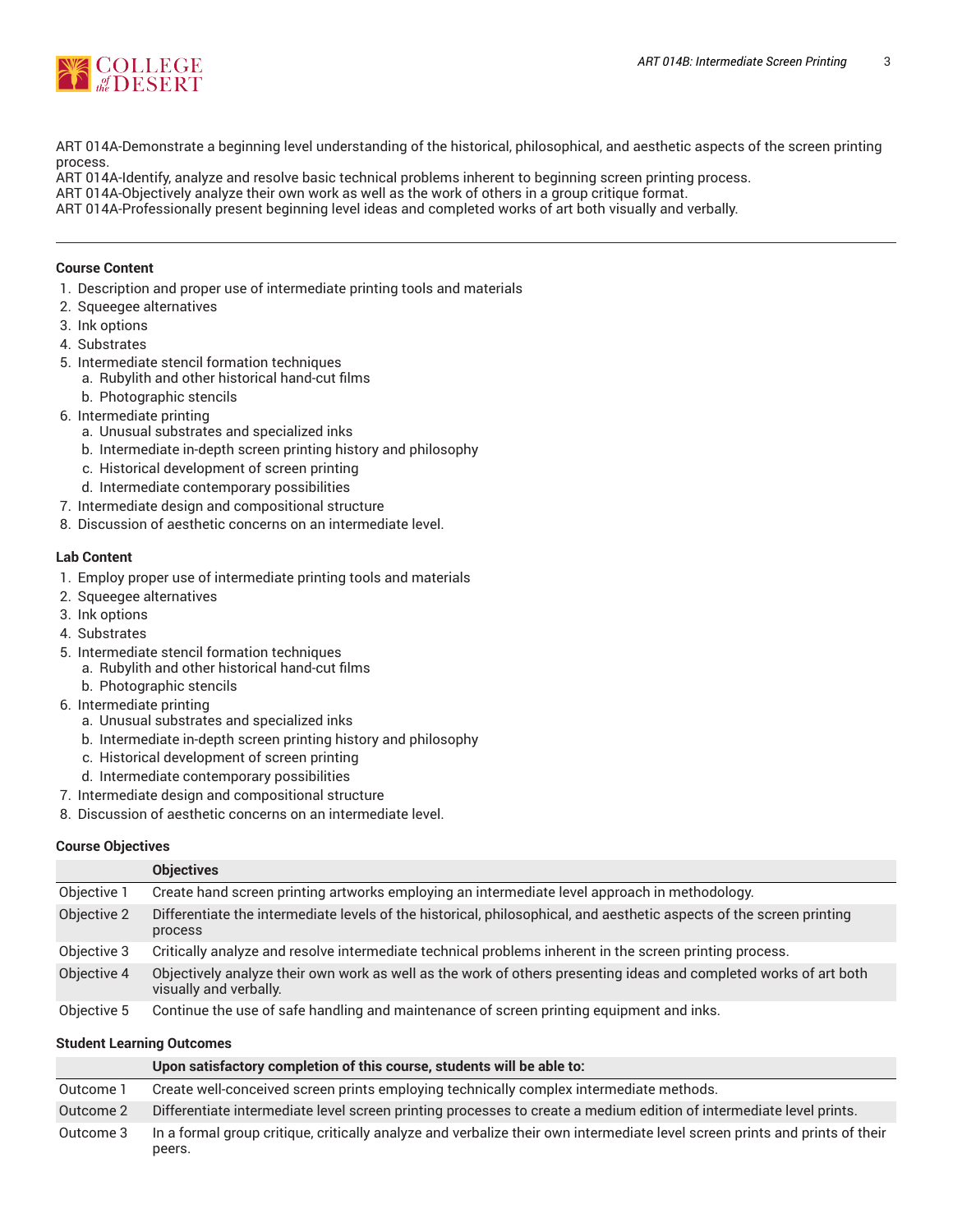

#### **Methods of Instruction**

| <b>Method</b>                      | Please provide a description or examples of how each instructional<br>method will be used in this course.                                                                                                                                                                                                                                                                                                             |
|------------------------------------|-----------------------------------------------------------------------------------------------------------------------------------------------------------------------------------------------------------------------------------------------------------------------------------------------------------------------------------------------------------------------------------------------------------------------|
| Activity                           | During designated laboratory time, students work individually and in<br>groups accessing sketches and other pre-given print material.                                                                                                                                                                                                                                                                                 |
| Technology-based instruction       | Instruction in the use of digital images and which digital outputs are<br>suitable in reproduction through the intermediate screen printing<br>processes.                                                                                                                                                                                                                                                             |
| Participation                      | Along with regular class lecture/lab activities, the critique section of the<br>class allows the instructor to best understand the student work.                                                                                                                                                                                                                                                                      |
| Observation                        | Students view electronic and/or physical examples of screen prints<br>relevant to specific assignments and to present screen prints that are<br>examples of intermediate level techniques.                                                                                                                                                                                                                            |
| Lecture                            | Instructor presents historical overview of screen prints; informs, guides<br>and advises students in conceptual, format and medium use relevant to<br>assignment.                                                                                                                                                                                                                                                     |
| Laboratory                         | Hands on technical applications relevant to assignments.                                                                                                                                                                                                                                                                                                                                                              |
| Demonstration, Repetition/Practice | Instructor demonstrates in groups the proper safety use of equipment<br>and screen printing materials, as well as a physical presentation of<br>techniques, procedures unique to intermediate level screen printing.                                                                                                                                                                                                  |
| Collaborative/Team                 | Instructor demonstrates the process of collaborative image making<br>within the intermediate level screen printing area.                                                                                                                                                                                                                                                                                              |
| Skilled Practice at a Workstation  | Students perform necessary tasks to complete assignments at an<br>individual work station. (Currently there 14 workstations which dictates<br>the smaller number of maximum enrollment per section each semester.<br>The fourteen are dictated by the workstation availability, environment<br>space and safety issues). Students implement safety procedures<br>operating screen printing equipment and use of inks. |

#### **Methods of Evaluation**

| <b>Method</b>                                 | Please provide a description or examples of how<br>each evaluation method will be used in this course.                                          | <b>Type of Assignment</b> |
|-----------------------------------------------|-------------------------------------------------------------------------------------------------------------------------------------------------|---------------------------|
| Self-paced testing, Student preparation       | Students create sketches, digital images or found<br>images in preparation for the final subject matter of<br>their image.                      | In and Out of Class       |
| Student participation/contribution            | Students read handouts pertaining to assignments<br>and other relevant screen printing issues.                                                  | Out of Class Only         |
| Self/peer assessment and portfolio evaluation | During critiques, students ask questions of<br>themselves relevant to goals and objectives of<br>assignments                                    | In Class Only             |
| Product/project development evaluation        | Students create series' of out-of-class sketches,<br>digital images, and acquire found images in<br>preparation for their in-class studio work. | Out of Class Only         |
| Group activity participation/observation      | Students discuss on a peer to peer format as well<br>as within groups while observing differing visual<br>outcomes.                             | In Class Only             |
| Term or research papers                       | Subject matter for paper includes a screen printing<br>artist's oeuvre or a specific technique.                                                 | Out of Class Only         |
| Critiques                                     | Students assess and defend completed screen<br>prints of their own and of their peers.                                                          | In Class Only             |
| Mid-term and final evaluations                | Written mid-term examination.<br>Individual instructor-student final evaluation of<br>screen print editions.                                    | In and Out of Class       |
| Laboratory projects                           | Students work hands-on relating to assignment to<br>complete projects.                                                                          | In Class Only             |
| Guided/unguided journals                      | Students keep a sketch book throughout the course<br>on a weekly basis.                                                                         | Out of Class Only         |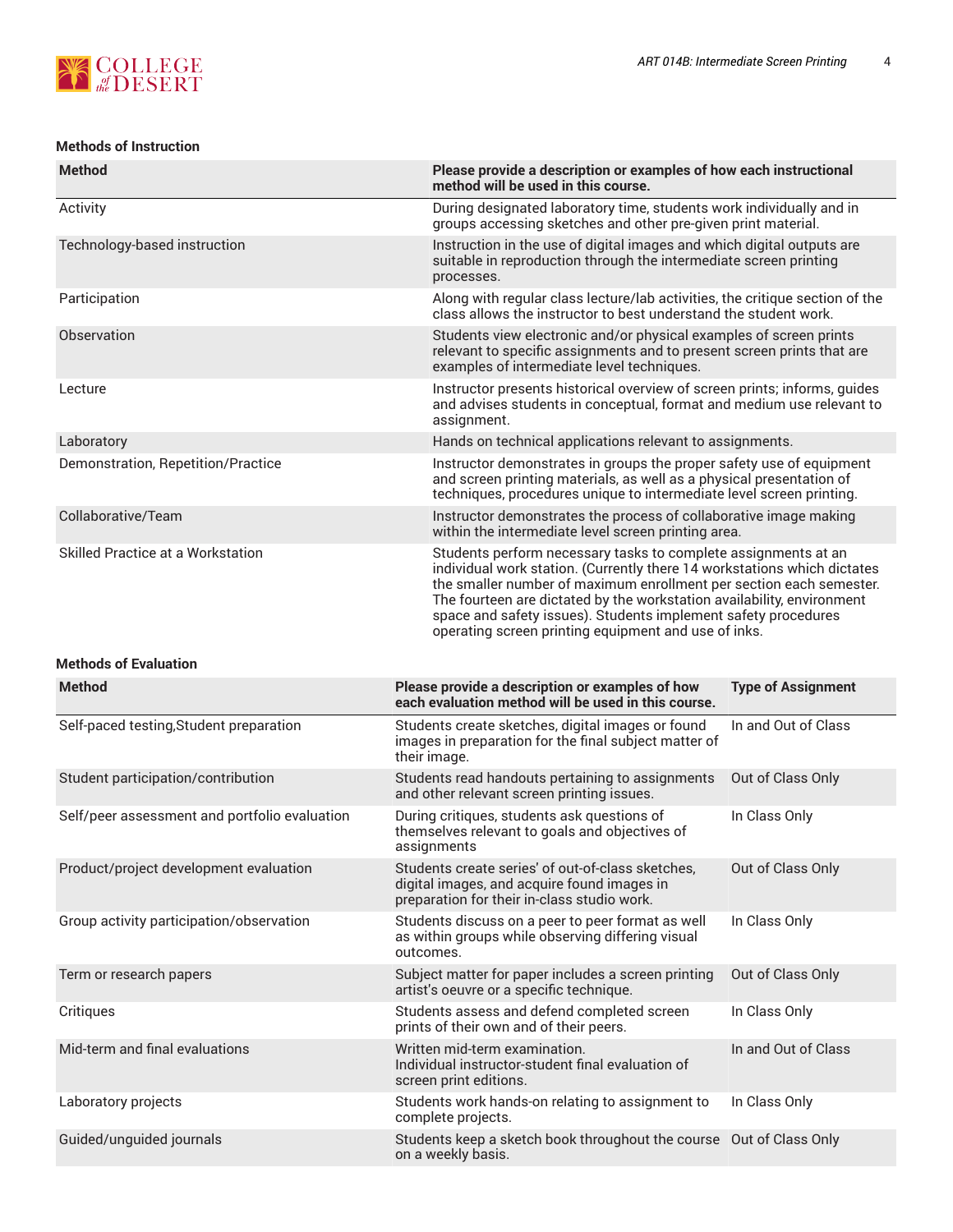

| <b>Portfolios</b>   | Students compile a body of screen printing art work Out of Class Only<br>to present in class. |               |
|---------------------|-----------------------------------------------------------------------------------------------|---------------|
| Laboratory projects | Students complete assigned screen prints using a<br>variety of intermediate level processes.  | In Class Only |

#### **Assignments**

#### **Other In-class Assignments**

1. Intermediate alternative stencil system in printable screen image formed by hand-cut film, or indirect photo emulsion in a small edition of 10 prints

2.Intermediate level stencil technique ona suite of closely related monoprints in a medium edition

3. Intermediate level printing on an alternative substrate using the proper combination of ink and substrate

4. Oral and visual presentation of intermediate level final work either framed, ready for hanging in a gallery, or as part of a 3 dimensional work of art.

5. Intermediate level 3 color design printed on fabric(s) with registration on.

#### **Other Out-of-class Assignments**

1. Written paper on the process of a chosen technique or artist's ouvre and preparation for brief presentation to class.

2. Traditional drawing methods creating images for class assignments.

3. Weekly sketch book / journal entries experimenting with complex images relevant to overall course and assignments.

4. Assembly and recording of any electronic sources and web site information in journal or other written formats.

**Grade Methods** Letter Grade Only

## **MIS Course Data**

**CIP Code** 50.0701 - Art/Art Studies, General.

**TOP Code** 100200 - Art

**SAM Code** E - Non-Occupational

**Basic Skills Status** Not Basic Skills

**Prior College Level** Not applicable

**Cooperative Work Experience** Not a Coop Course

**Course Classification Status** Credit Course

**Approved Special Class** Not special class

**Noncredit Category** Not Applicable, Credit Course

**Program Status** Stand-alone

**Transfer Status** Transferable to both UC and CSU